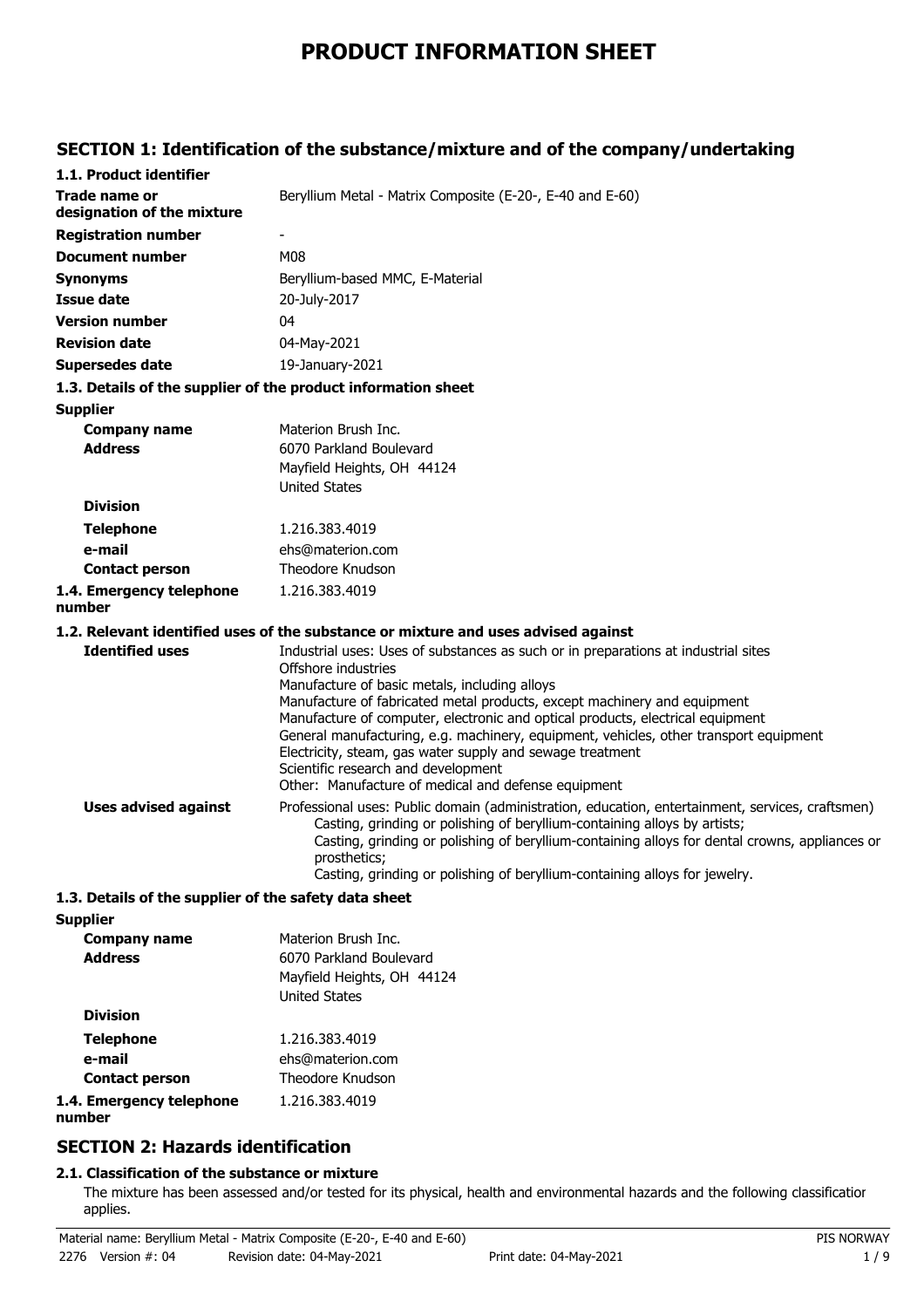#### **Classification according to Regulation (EC) No 1272/2008 as amended**

| <b>Health hazards</b><br>Skin sensitisation           | Category 1                      | H317 - May cause an allergic skin<br>reaction.                                                                     |
|-------------------------------------------------------|---------------------------------|--------------------------------------------------------------------------------------------------------------------|
| Carcinogenicity (inhalation)                          | Category 1B                     | H350i - May cause cancer by<br>inhalation.                                                                         |
| Specific target organ toxicity - repeated<br>exposure | Category 1 (Respiratory system) | H372 - Causes damage to organs<br>(respiratory system) through<br>prolonged or repeated exposure by<br>inhalation. |
|                                                       |                                 |                                                                                                                    |

**Hazard summary** DANGER

Fatal if inhaled. Very toxic. Harmful if absorbed through skin. Harmful in contact with eyes. Cancer hazard. May cause an allergic skin reaction. May cause sensitisation by inhalation and skin contact. May cause allergy or asthma symptoms or breathing difficulties if inhaled. Possible reproductive hazard. Causes damage to organs. Danger of serious damage to health by prolonged exposure. Dangerous for the environment if discharged into watercourses.

**2.2. Label elements**

#### **Label according to Regulation (EC) No. 1272/2008 as amended**

**Contains:** Beryllium, beryllium oxide

**Hazard pictograms**



#### **Signal word** Danger **Hazard statements**

| May cause an allergic skin reaction.                                                                 |
|------------------------------------------------------------------------------------------------------|
| May cause cancer by inhalation.                                                                      |
| Causes damage to organs (respiratory system) through prolonged or repeated exposure b<br>inhalation. |
|                                                                                                      |

#### **Pre**

| Obtain special instructions before use.                                                             |
|-----------------------------------------------------------------------------------------------------|
| Do not handle until all safety precautions have been read and understood.                           |
| Do not breathe dust/fume.                                                                           |
| Wash thoroughly after handling.                                                                     |
| Do not eat, drink or smoke when using this product.                                                 |
| Contaminated work clothing must not be allowed out of the workplace.                                |
| Wear protective gloves/protective clothing/eye protection/face protection.                          |
| In case of inadequate ventilation wear respiratory protection.                                      |
|                                                                                                     |
| If inhaled: Remove person to fresh air and keep comfortable for breathing.                          |
| If on skin: Wash with plenty of water.                                                              |
| If exposed or concerned: Call a poison centre/doctor.                                               |
| If skin irritation or rash occurs: Get medical advice/attention.                                    |
| If experiencing respiratory symptoms: Call a poison centre/doctor.                                  |
|                                                                                                     |
| Store locked up.                                                                                    |
|                                                                                                     |
| Dispose of contents/container in accordance with local/regional/national/international regulations. |
| For further information, please contact the Product Stewardship Department at +1.216.383.4019.      |
| None known.                                                                                         |
|                                                                                                     |

## **SECTION 3: Composition/information on ingredients**

#### **3.2. Mixtures**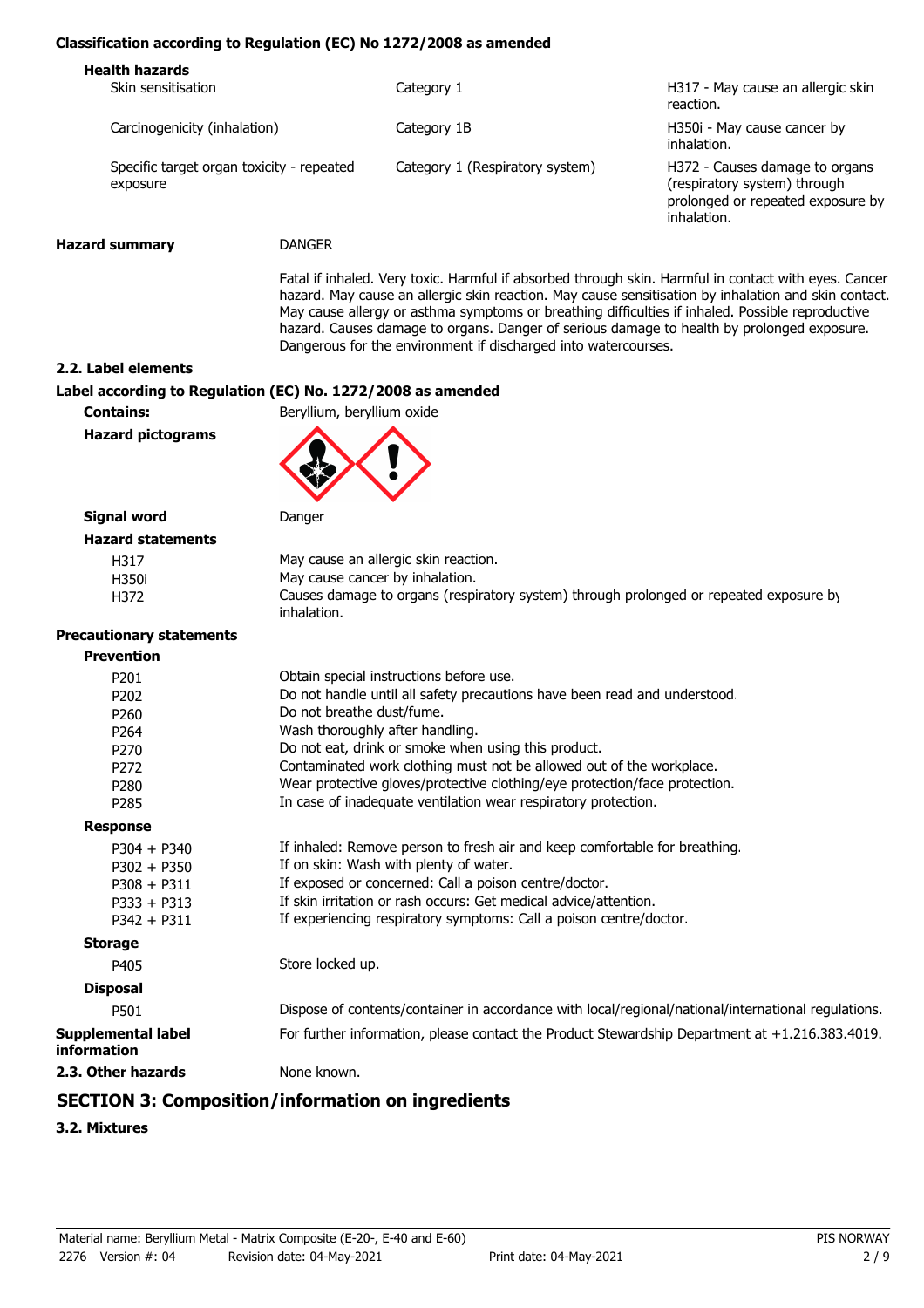| <b>General information</b>                                                                                               |                                      |                                                          |                                                                                                                                                                                                                                                                                                                                                                                                                                                                                                                                                                                                                                                                                                                                                                                                                                                                                                                                                                                                                                                                                                                                                                                                                                                                                                                                                                                                                                                                                                 |              |              |
|--------------------------------------------------------------------------------------------------------------------------|--------------------------------------|----------------------------------------------------------|-------------------------------------------------------------------------------------------------------------------------------------------------------------------------------------------------------------------------------------------------------------------------------------------------------------------------------------------------------------------------------------------------------------------------------------------------------------------------------------------------------------------------------------------------------------------------------------------------------------------------------------------------------------------------------------------------------------------------------------------------------------------------------------------------------------------------------------------------------------------------------------------------------------------------------------------------------------------------------------------------------------------------------------------------------------------------------------------------------------------------------------------------------------------------------------------------------------------------------------------------------------------------------------------------------------------------------------------------------------------------------------------------------------------------------------------------------------------------------------------------|--------------|--------------|
| <b>Chemical name</b>                                                                                                     | $\frac{0}{0}$                        | CAS-No. / EC<br>No.                                      | <b>REACH Registration No. Index No.</b>                                                                                                                                                                                                                                                                                                                                                                                                                                                                                                                                                                                                                                                                                                                                                                                                                                                                                                                                                                                                                                                                                                                                                                                                                                                                                                                                                                                                                                                         |              | <b>Notes</b> |
| Beryllium                                                                                                                | $29 - 72$                            | 7440-41-7<br>231-150-7                                   | 01-2119487146-32-0000 004-001-00-7                                                                                                                                                                                                                                                                                                                                                                                                                                                                                                                                                                                                                                                                                                                                                                                                                                                                                                                                                                                                                                                                                                                                                                                                                                                                                                                                                                                                                                                              |              | #            |
|                                                                                                                          |                                      |                                                          | Classification: Skin Sens. 1; H317, STOT SE 3; H335, Carc. 1B; H350i, STOT RE 1; H372                                                                                                                                                                                                                                                                                                                                                                                                                                                                                                                                                                                                                                                                                                                                                                                                                                                                                                                                                                                                                                                                                                                                                                                                                                                                                                                                                                                                           |              |              |
| beryllium oxide                                                                                                          | $28 - 71$                            | 1304-56-9<br>215-133-1                                   |                                                                                                                                                                                                                                                                                                                                                                                                                                                                                                                                                                                                                                                                                                                                                                                                                                                                                                                                                                                                                                                                                                                                                                                                                                                                                                                                                                                                                                                                                                 | 004-003-00-8 | $\#$         |
|                                                                                                                          | <b>Classification: -</b>             |                                                          |                                                                                                                                                                                                                                                                                                                                                                                                                                                                                                                                                                                                                                                                                                                                                                                                                                                                                                                                                                                                                                                                                                                                                                                                                                                                                                                                                                                                                                                                                                 |              |              |
| List of abbreviations and symbols that may be used above<br>DSD: Directive 67/548/EEC.<br>CLP: Regulation No. 1272/2008. |                                      |                                                          |                                                                                                                                                                                                                                                                                                                                                                                                                                                                                                                                                                                                                                                                                                                                                                                                                                                                                                                                                                                                                                                                                                                                                                                                                                                                                                                                                                                                                                                                                                 |              |              |
| <b>SECTION 4: First aid measures</b>                                                                                     |                                      |                                                          |                                                                                                                                                                                                                                                                                                                                                                                                                                                                                                                                                                                                                                                                                                                                                                                                                                                                                                                                                                                                                                                                                                                                                                                                                                                                                                                                                                                                                                                                                                 |              |              |
| <b>General information</b>                                                                                               | beryllium.                           |                                                          | If exposed or concerned: get medical attention/advice. Get medical attention if symptoms occur.<br>Wash contaminated clothing before reuse. As supplied, there is no immediate medical risk with<br>beryllium products in article form. First aid measures provided are related to particulate containing                                                                                                                                                                                                                                                                                                                                                                                                                                                                                                                                                                                                                                                                                                                                                                                                                                                                                                                                                                                                                                                                                                                                                                                       |              |              |
| 4.1. Description of first aid measures                                                                                   |                                      |                                                          |                                                                                                                                                                                                                                                                                                                                                                                                                                                                                                                                                                                                                                                                                                                                                                                                                                                                                                                                                                                                                                                                                                                                                                                                                                                                                                                                                                                                                                                                                                 |              |              |
| <b>Inhalation</b>                                                                                                        |                                      |                                                          | If symptoms develop move victim to fresh air. For breathing difficulties, oxygen may be necessary.<br>Breathing difficulty caused by inhalation of particulate requires immediate removal to fresh air. If<br>breathing has stopped, perform artificial respiration and obtain medical help.                                                                                                                                                                                                                                                                                                                                                                                                                                                                                                                                                                                                                                                                                                                                                                                                                                                                                                                                                                                                                                                                                                                                                                                                    |              |              |
| <b>Skin contact</b>                                                                                                      |                                      | lodged under the skin must be removed.                   | Take off contaminated clothing and wash before reuse. Thoroughly wash skin cuts or wounds to<br>remove all particulate debris from the wound. Seek medical attention for wounds that cannot be<br>thoroughly cleansed. Treat skin cuts and wounds with standard first aid practices such as<br>cleansing, disinfecting and covering to prevent wound infection and contamination before<br>continuing work. Obtain medical help for persistent irritation. Material accidentally implanted or                                                                                                                                                                                                                                                                                                                                                                                                                                                                                                                                                                                                                                                                                                                                                                                                                                                                                                                                                                                                   |              |              |
| <b>Eye contact</b>                                                                                                       |                                      | occasionally. Get medical attention if symptoms persist. | Immediately flush eyes with plenty of water for at least 15 minutes, lifting lower and upper eyelids                                                                                                                                                                                                                                                                                                                                                                                                                                                                                                                                                                                                                                                                                                                                                                                                                                                                                                                                                                                                                                                                                                                                                                                                                                                                                                                                                                                            |              |              |
| <b>Ingestion</b>                                                                                                         | person.                              |                                                          | If swallowed, seek medical advice immediately and show this container or label. Induce vomiting<br>immediately as directed by medical personnel. Never give anything by mouth to an unconscious                                                                                                                                                                                                                                                                                                                                                                                                                                                                                                                                                                                                                                                                                                                                                                                                                                                                                                                                                                                                                                                                                                                                                                                                                                                                                                 |              |              |
| 4.2. Most important<br>symptoms and effects, both<br>acute and delayed                                                   |                                      |                                                          | May cause allergic skin reaction. Prolonged exposure may cause chronic effects.                                                                                                                                                                                                                                                                                                                                                                                                                                                                                                                                                                                                                                                                                                                                                                                                                                                                                                                                                                                                                                                                                                                                                                                                                                                                                                                                                                                                                 |              |              |
| 4.3. Indication of any<br>immediate medical attention<br>and special treatment<br>needed                                 | situation for individual physicians. |                                                          | Treatment of Chronic Beryllium Disease: There is no known treatment which will cure chronic<br>beryllium disease. Prednisone or other corticosteroids are the most specific treatment currently<br>available. They are directed at suppressing the immunological reaction and can be effective in<br>diminishing signs and symptoms of chronic beryllium disease. In cases where steroid therapy has<br>had only partial or minimal effectiveness, other immunosuppressive agents, such as<br>cyclophosphamide, cyclosporine, or methotrexate, have been used. In view of the potential side<br>effects of all the immunosuppressive medications, including steroids such as prednisone, they<br>should be used only under the direct care of a physician. Other treatment, such as oxygen, inhaled<br>steroids or bronchodilators, may be prescribed by some physicians and can be effective in selected<br>cases. In general, treatment is reserved for cases with significant symptoms and/or significant loss<br>of lung function. The decision about when and with what medication to treat is a judgment<br>In their 2014 official statement on the Diagnosis and Management of Beryllium Sensitivity and<br>Chronic Beryllium Disease, the American Thoracic Society states that "it seems prudent for workers<br>with BeS to avoid all future occupational exposure to beryllium."<br>The effects of continued low exposure to beryllium are unknown for individuals who are sensitizec |              |              |
|                                                                                                                          | exposure to beryllium.               |                                                          | to beryllium or who have a diagnosis of chronic beryllium disease. It is generally recommended<br>that persons who are sensitized to beryllium or who have CBD terminate their occupational                                                                                                                                                                                                                                                                                                                                                                                                                                                                                                                                                                                                                                                                                                                                                                                                                                                                                                                                                                                                                                                                                                                                                                                                                                                                                                     |              |              |
| <b>SECTION 5: Firefighting measures</b>                                                                                  |                                      |                                                          |                                                                                                                                                                                                                                                                                                                                                                                                                                                                                                                                                                                                                                                                                                                                                                                                                                                                                                                                                                                                                                                                                                                                                                                                                                                                                                                                                                                                                                                                                                 |              |              |
| <b>General fire hazards</b><br>5.1. Extinguishing media                                                                  | Not available.                       |                                                          |                                                                                                                                                                                                                                                                                                                                                                                                                                                                                                                                                                                                                                                                                                                                                                                                                                                                                                                                                                                                                                                                                                                                                                                                                                                                                                                                                                                                                                                                                                 |              |              |

**media**

**Suitable extinguishing**

The product is non-combustible. Use extinguishing measures that are appropriate to local circumstances and the surrounding environment.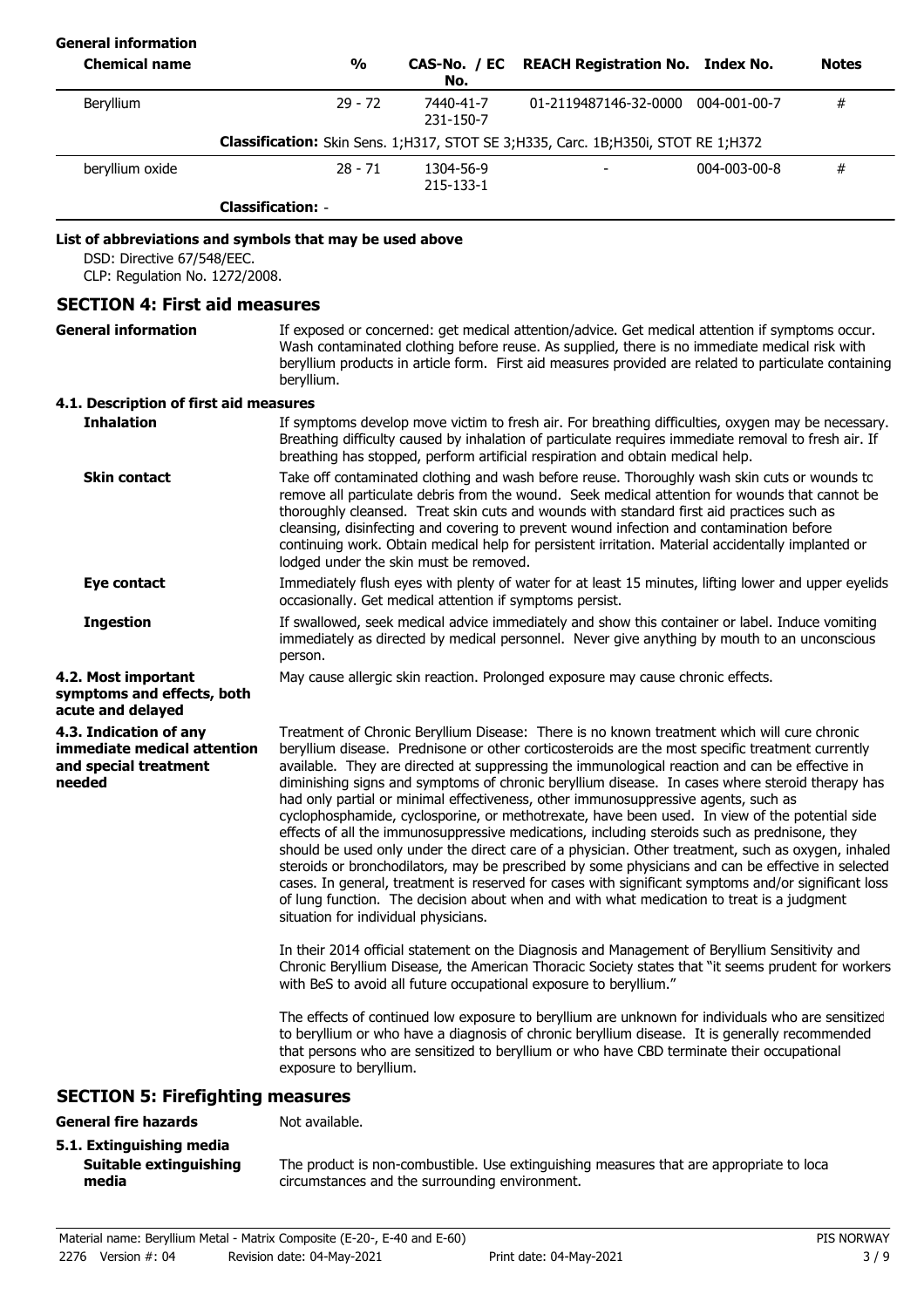| Unsuitable extinguishing<br>media                                                          | Do not use water to extinguish fires around operations involving molten metal due to the potential<br>for steam explosions.                                                     |
|--------------------------------------------------------------------------------------------|---------------------------------------------------------------------------------------------------------------------------------------------------------------------------------|
| 5.2. Special hazards arising<br>from the substance or<br>mixture                           | Not applicable.                                                                                                                                                                 |
| 5.3. Advice for firefighters<br><b>Special protective</b><br>equipment for<br>firefighters | Firefighters should wear full protective clothing including self contained breathing apparatus.                                                                                 |
| <b>Special firefighting</b><br>procedures                                                  | Move containers from fire area if you can do so without risk. Water runoff can cause environmental<br>damage.                                                                   |
| <b>Specific methods</b>                                                                    | Pressure-demand self-contained breathing apparatus must be worn by firefighters or any other<br>persons potentially exposed to the particulate released during or after a fire. |

## **SECTION 6: Accidental release measures**

## **6.1. Personal precautions, protective equipment and emergency procedures**

| For non-emergency<br>personnel                               | In solid form this material poses no special clean-up problems. Wear appropriate protective<br>equipment and clothing during clean-up.                                                                                                                                                 |
|--------------------------------------------------------------|----------------------------------------------------------------------------------------------------------------------------------------------------------------------------------------------------------------------------------------------------------------------------------------|
| For emergency<br>responders                                  | Not available.                                                                                                                                                                                                                                                                         |
| 6.2. Environmental<br>precautions                            | Avoid release to the environment. In the event of a spill or accidental release, notify relevant<br>authorities in accordance with all applicable regulations. Prevent further leakage or spillage if safe<br>to do so. Avoid discharge into drains, water courses or onto the ground. |
| 6.3. Methods and material for<br>containment and cleaning up | Clean up in accordance with all applicable regulations.                                                                                                                                                                                                                                |
| 6.4. Reference to other<br>sections                          | For personal protection, see section 8 of the PIS. For waste disposal, see section 13 of the PIS.                                                                                                                                                                                      |

## **SECTION 7: Handling and storage**

| 7.1. Precautions for safe<br>handling                                          | Obtain special instructions before use. Do not handle until all safety precautions have been read<br>and understood. Minimise dust generation and accumulation. Do not breathe dust/fume. Wear<br>protective gloves/protective clothing/eye protection/face protection. Wear respiratory protection.<br>Wash thoroughly after handling. When using, do not eat, drink or smoke. Contaminated work<br>clothing must not be allowed out of the workplace. |
|--------------------------------------------------------------------------------|---------------------------------------------------------------------------------------------------------------------------------------------------------------------------------------------------------------------------------------------------------------------------------------------------------------------------------------------------------------------------------------------------------------------------------------------------------|
| 7.2. Conditions for safe<br>storage, including any<br><i>incompatibilities</i> | Keep locked-up. Avoid contact with acids and alkalies. Avoid contact with oxidising agents.                                                                                                                                                                                                                                                                                                                                                             |
| 7.3. Specific end use(s)                                                       | Not available.                                                                                                                                                                                                                                                                                                                                                                                                                                          |

## **SECTION 8: Exposure controls/personal protection**

## **8.1. Control parameters**

## **Occupational exposure limits**

| Norway. Administrative Norms for Contaminants in the Workplace                                        |             |                          |                     |
|-------------------------------------------------------------------------------------------------------|-------------|--------------------------|---------------------|
| <b>Components</b>                                                                                     | <b>Type</b> | <b>Value</b>             |                     |
| Beryllium (CAS 7440-41-7)                                                                             | TLV         | $0,001 \,\mathrm{mg/m}$  |                     |
| beryllium oxide (CAS<br>1304-56-9)                                                                    | TLV         | $0.001 \,\mathrm{mq/m}$  |                     |
| EU. OELs, Directive 2004/37/EC on carcinogen and mutagens from Annex III, Part A<br><b>Components</b> | <b>Type</b> | <b>Value</b>             | Form                |
|                                                                                                       |             |                          |                     |
| Beryllium (CAS 7440-41-7)                                                                             | <b>TWA</b>  | $0,0002 \,\mathrm{mq/m}$ | Inhalable fraction. |

**Biological limit values** No biological exposure limits noted for the ingredient(s).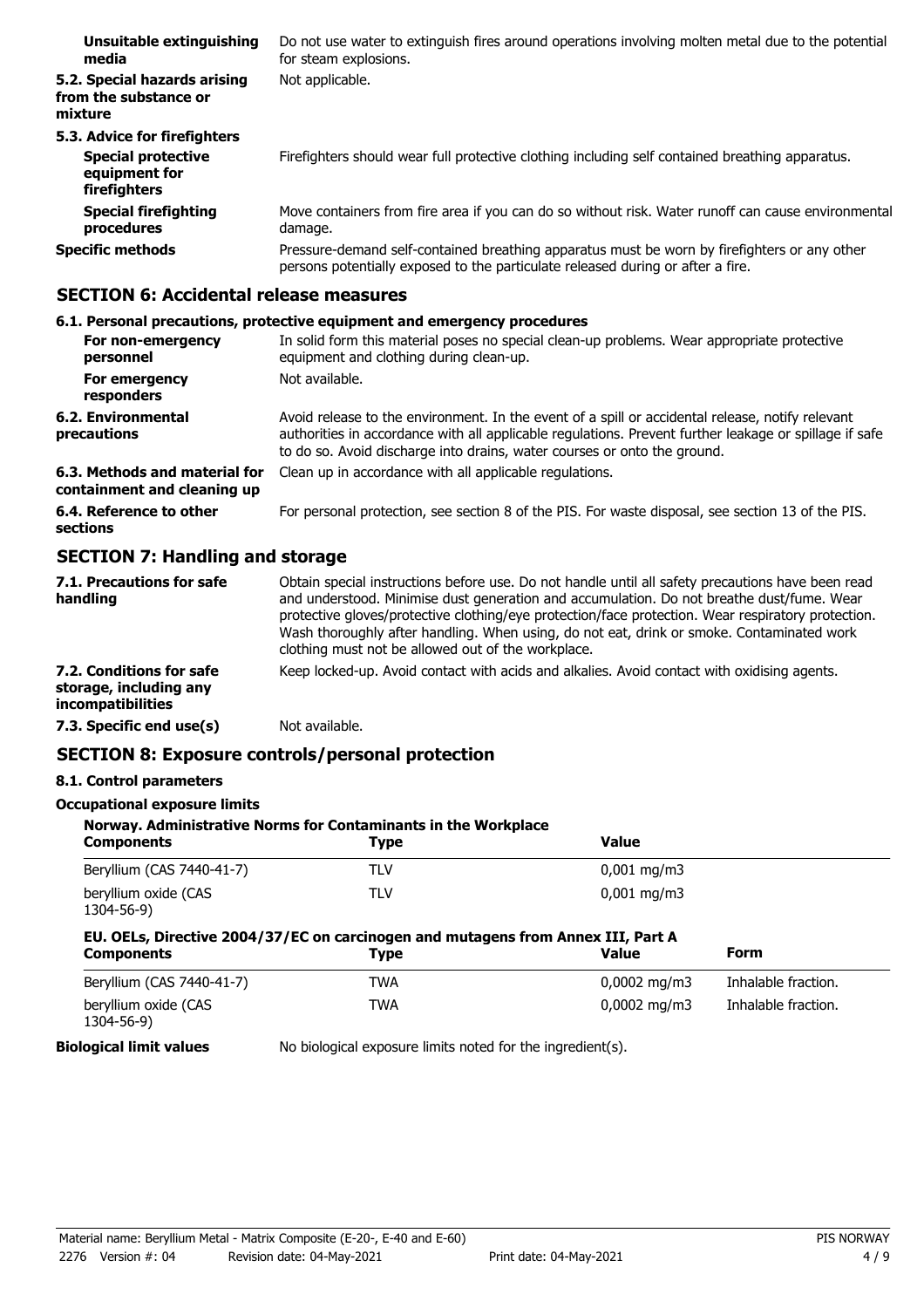| <b>Recommended monitoring</b> |  |
|-------------------------------|--|
| procedures                    |  |

**Derived no effect levels**

VENTILATION: Good general ventilation (typically 10 air changes per hour) should be used. Ventilation rates should be matched to conditions. If applicable, use process enclosures, local exhaust ventilation, or other engineering controls to maintain airborne levels below recommended exposure limits. If exposure limits have not been established, maintain airborne levels to an acceptable level.

Whenever possible, the use of local exhaust ventilation or other engineering controls is the preferred method of controlling exposure to airborne particulate. Where utilized, exhaust inlets to the ventilation system must be positioned as close as possible to the source of airborne generation. Avoid disruption of the airflow in the area of a local exhaust inlet by equipment such as a man-cooling fan. Check ventilation equipment regularly to ensure it is functioning properly. Provide training on the use and operation of ventilation to all users. Use qualified professionals to design and install ventilation systems.

WORK PRACTICES: Develop work practices and procedures that prevent particulate from coming in contact with worker skin, hair, or personal clothing. If work practices and/or procedures are ineffective in controlling airborne exposure or visual particulate from deposition on skin, hair, or clothing, provide appropriate cleaning/washing facilities. Procedures should be written that clearly communicate the facility's requirements for protective clothing and personal hygiene. These clothing and personal hygiene requirements help keep particulate from being spread to non-production areas or from being taken home by the worker. Never use compressed air to clean work clothing or other surfaces.

Fabrication processes may leave a residue of particulate on the surface of parts, products or equipment that could result in employee exposure during subsequent material handling activities. As necessary, clean loose particulate from parts between processing steps. As a standard hygiene practice, wash hands before eating or smoking.

WET METHODS: Machining operations are usually performed under a liquid lubricant/coolant flood which assists in reducing airborne particulate. However, the cycling through of machine coolant containing finely divided particulate in suspension can result in the concentration building to a point where the particulate may become airborne during use. Certain processes such as sanding and grinding may require complete hooded containment and local exhaust ventilation. Prevent coolant from splashing onto floor areas, external structures or operators' clothing. Utilize a coolant filtering system to remove particulate from the coolant.

HOUSEKEEPING: Use vacuum and wet cleaning methods for particulate removal from surfaces. Be certain to de-energize electrical systems, as necessary, before beginning wet cleaning. Use vacuum cleaners with high efficiency particulate air (HEPA). Do not use compressed air, brooms, or conventional vacuum cleaners to remove particulate from surfaces as this activity can result in elevated exposures to airborne particulate. Follow the manufacturer's instructions when performing maintenance on HEPA filtered vacuums used to clean hazardous materials. Not available.

| (DNELs)                                              |                                                                                                                                                                                                                                                                                                                                                                                                                                                                                                                                                                                                                                                                                                                              |
|------------------------------------------------------|------------------------------------------------------------------------------------------------------------------------------------------------------------------------------------------------------------------------------------------------------------------------------------------------------------------------------------------------------------------------------------------------------------------------------------------------------------------------------------------------------------------------------------------------------------------------------------------------------------------------------------------------------------------------------------------------------------------------------|
| <b>Predicted no effect</b><br>concentrations (PNECs) | Not available.                                                                                                                                                                                                                                                                                                                                                                                                                                                                                                                                                                                                                                                                                                               |
| 8.2. Exposure controls                               |                                                                                                                                                                                                                                                                                                                                                                                                                                                                                                                                                                                                                                                                                                                              |
| <b>Appropriate engineering</b><br><b>controls</b>    | Ensure adequate ventilation, especially in confined areas.<br>Whenever possible, the use of local exhaust ventilation or other engineering controls is the<br>preferred method of controlling exposure to airborne particulate. Where utilized, exhaust inlets to<br>the ventilation system must be positioned as close as possible to the source of airborne generation.<br>Avoid disruption of the airflow in the area of a local exhaust inlet by equipment such as a<br>man-cooling fan. Check ventilation equipment regularly to ensure it is functioning properly. Provide<br>training on the use and operation of ventilation to all users. Use qualified professionals to design<br>and install ventilation systems. |
|                                                      | Individual protection measures, such as personal protective equipment                                                                                                                                                                                                                                                                                                                                                                                                                                                                                                                                                                                                                                                        |
| <b>General information</b>                           | Not available.                                                                                                                                                                                                                                                                                                                                                                                                                                                                                                                                                                                                                                                                                                               |
| Eye/face protection                                  | Wear approved safety glasses, goggles, face shield and/or welder's helmet when risk of eye injury<br>is present, particularly during operations that generate dust, mist or fume.                                                                                                                                                                                                                                                                                                                                                                                                                                                                                                                                            |
| <b>Skin protection</b>                               |                                                                                                                                                                                                                                                                                                                                                                                                                                                                                                                                                                                                                                                                                                                              |
| - Hand protection                                    | Wear gloves to prevent contact with particulate or solutions. Wear gloves to prevent metal cuts and<br>skin abrasions during handling.                                                                                                                                                                                                                                                                                                                                                                                                                                                                                                                                                                                       |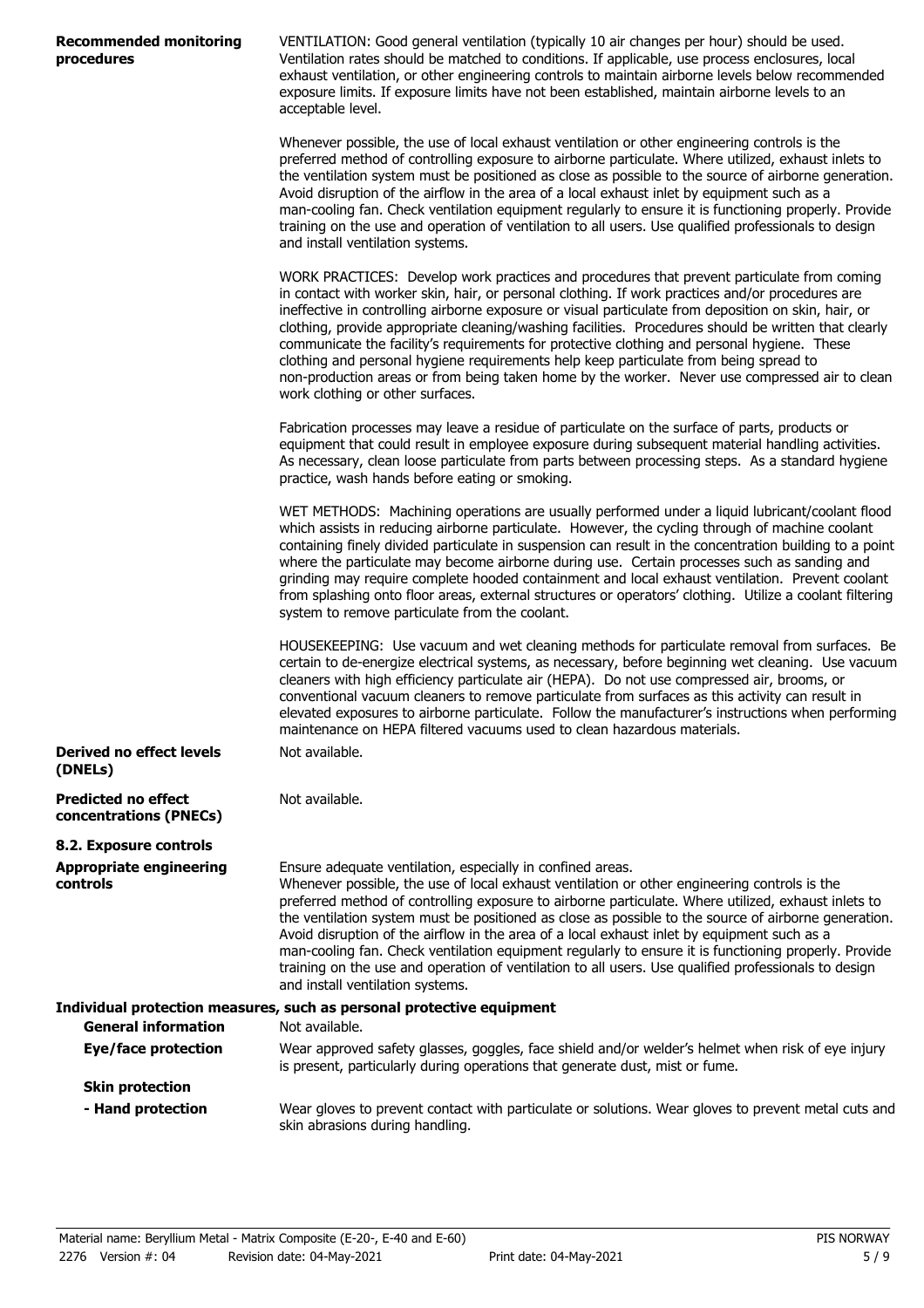| - Other                                   | Personal protection equipment should be chosen according to the CEN standards and in discussion<br>with the supplier of the personal protective equipment. Protective overgarments or work clothing<br>must be worn by persons who may become contaminated with particulate during activities. Skin<br>contact with this material may cause, in some sensitive individuals, an allergic dermal response.<br>Particulate that becomes lodged under the skin has the potential to induce sensitization and skin<br>lesions.                                                                                                                                                                                                                                                                |
|-------------------------------------------|------------------------------------------------------------------------------------------------------------------------------------------------------------------------------------------------------------------------------------------------------------------------------------------------------------------------------------------------------------------------------------------------------------------------------------------------------------------------------------------------------------------------------------------------------------------------------------------------------------------------------------------------------------------------------------------------------------------------------------------------------------------------------------------|
| <b>Respiratory protection</b>             | When airborne exposures exceed or have the potential to exceed the occupational exposure limits,<br>approved respirators must be used as specified by an Industrial Hygienist or other qualified<br>professional. Respirator users must be medically evaluated to determine if they are physically<br>capable of wearing a respirator. Quantitative and/or qualitative fit testing and respirator training<br>must be satisfactorily completed by all personnel prior to respirator use. Users of tight fitting<br>respirators must be clean shaven on those areas of the face where the respirator seal contacts the<br>face. Use pressure-demand airline respirators when performing jobs with high potential exposures<br>such as changing filters in a baghouse air cleaning device. |
| <b>Thermal hazards</b>                    | Not applicable.                                                                                                                                                                                                                                                                                                                                                                                                                                                                                                                                                                                                                                                                                                                                                                          |
| <b>Hygiene measures</b>                   | Handle in accordance with good industrial hygiene and safety practices.                                                                                                                                                                                                                                                                                                                                                                                                                                                                                                                                                                                                                                                                                                                  |
| <b>Environmental exposure</b><br>controls | Environmental manager must be informed of all major releases.                                                                                                                                                                                                                                                                                                                                                                                                                                                                                                                                                                                                                                                                                                                            |

## **SECTION 9: Physical and chemical properties**

## **9.1. Information on basic physical and chemical properties**

| <b>Appearance</b>                                   |                               |
|-----------------------------------------------------|-------------------------------|
| <b>Physical state</b>                               | Solid.                        |
| Form                                                | Various shapes.               |
| Colour                                              | Grey.                         |
| Odour                                               | Not available.                |
| <b>Odour threshold</b>                              | Not applicable.               |
| рH                                                  | Not applicable.               |
| <b>Melting point/freezing point</b>                 | 1287 °C (2348,6 °F) estimated |
| <b>Initial boiling point and</b><br>boiling range   | 2468 °C (4474,4 °F) estimated |
| Flash point                                         | Not applicable.               |
| <b>Evaporation rate</b>                             | Not applicable.               |
| <b>Flammability (solid, gas)</b>                    | Not applicable.               |
| <b>Upper/lower flammability or explosive limits</b> |                               |
| <b>Flammability limit - lower</b><br>(%)            | Not applicable.               |
| <b>Flammability limit -</b><br>upper $(% )$         | Not applicable.               |
| <b>Explosive limit - lower (</b><br>%)              | Not applicable.               |
| <b>Explosive limit - upper</b><br>(%)               | Not applicable.               |
| Vapour pressure                                     | 3,36 hPa estimated            |
| <b>Vapour density</b>                               | Not applicable.               |
| <b>Relative density</b>                             | Not applicable.               |
| Solubility(ies)                                     |                               |
| Solubility (water)                                  | Not applicable.               |
| <b>Partition coefficient</b><br>(n-octanol/water)   | Not available.                |
| <b>Auto-ignition temperature</b>                    | Not applicable.               |
| <b>Decomposition temperature</b>                    | Not applicable.               |
| <b>Viscosity</b>                                    | Not applicable.               |
| <b>Explosive properties</b>                         | Not explosive.                |
| <b>Oxidising properties</b>                         | Not oxidising.                |
| 9.2. Other information                              |                               |
| Density                                             | 2,43 g/cm3 estimated          |
| <b>Flammability</b>                                 | Not applicable.               |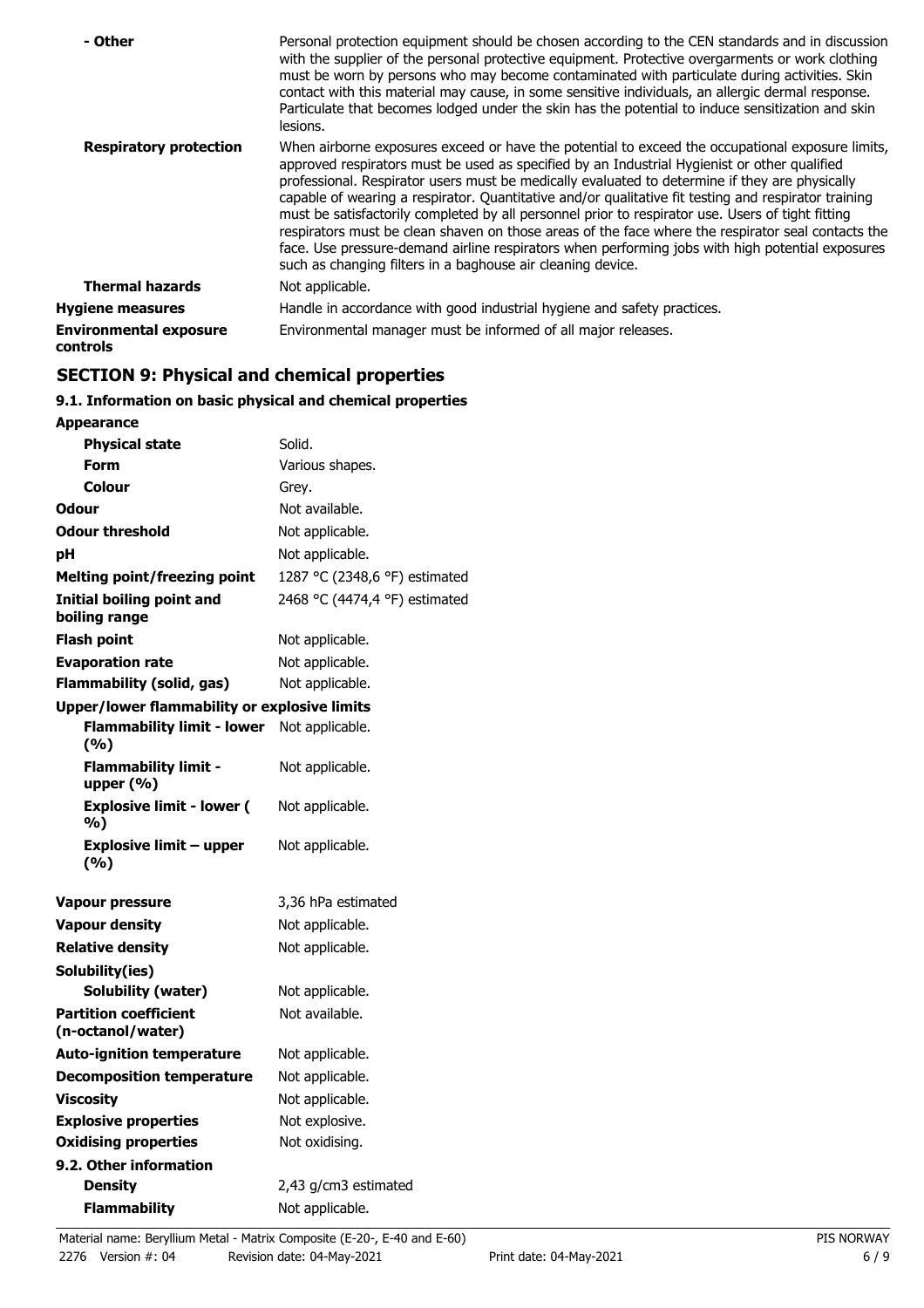## **SECTION 10: Stability and reactivity**

| 10.1. Reactivity                            | Not available.                                                  |
|---------------------------------------------|-----------------------------------------------------------------|
| 10.2. Chemical stability                    | Material is stable under normal conditions.                     |
| 10.3. Possibility of hazardous<br>reactions | Hazardous polymerisation does not occur.                        |
| 10.4. Conditions to avoid                   | Avoid dust formation. Contact with acids. Contact with alkalis. |
| 10.5. Incompatible materials                | Strong acids, alkalies and oxidizing agents.                    |
| 10.6. Hazardous<br>decomposition products   | No hazardous decomposition products are known.                  |

## **SECTION 11: Toxicological information**

**General information CCCUPATION** Occupational exposure to the substance or mixture may cause adverse effects.

## **Information on likely routes of exposure**

| THE BUILDING OF THE RELY TOURS OF EXPOSURE                   |                                                                                                          |
|--------------------------------------------------------------|----------------------------------------------------------------------------------------------------------|
| <b>Inhalation</b>                                            | May cause damage to organs (respiratory system) through prolonged or repeated exposure.                  |
| <b>Skin contact</b>                                          | May cause an allergic skin reaction.                                                                     |
| Eye contact                                                  | Not likely, due to the form of the product.                                                              |
| <b>Ingestion</b>                                             | Not likely, due to the form of the product.                                                              |
| <b>Symptoms</b>                                              | Respiratory disorder.                                                                                    |
| 11.1. Information on toxicological effects                   |                                                                                                          |
| <b>Acute toxicity</b>                                        | Based on available data, the classification criteria are not met.                                        |
| <b>Skin corrosion/irritation</b>                             | May cause allergic skin reaction.                                                                        |
| Serious eye damage/eye<br>irritation                         | Harmful in contact with eyes.                                                                            |
| <b>Respiratory sensitisation</b>                             | May cause damage to organs (respiratory system) through prolonged or repeated exposure.                  |
| <b>Skin sensitisation</b>                                    | May cause an allergic skin reaction.                                                                     |
| <b>Germ cell mutagenicity</b>                                | Due to lack of data the classification is not possible.                                                  |
| Carcinogenicity                                              | Cancer hazard.                                                                                           |
|                                                              | <b>IARC Monographs. Overall Evaluation of Carcinogenicity</b>                                            |
| Beryllium (CAS 7440-41-7)<br>beryllium oxide (CAS 1304-56-9) | 1 Carcinogenic to humans.<br>1 Carcinogenic to humans.                                                   |
| <b>Reproductive toxicity</b>                                 | Not classified.                                                                                          |
| Specific target organ toxicity<br>- single exposure          | Not classified.                                                                                          |
| Specific target organ toxicity<br>- repeated exposure        | May cause damage to organs (respiratory system) through prolonged or repeated exposure by<br>inhalation. |
| <b>Aspiration hazard</b>                                     | Due to lack of data the classification is not possible.                                                  |
| Mixture versus substance<br>information                      | Not available.                                                                                           |
| <b>Other information</b>                                     | Symptoms may be delayed.                                                                                 |
| <b>SECTION 12: Ecological information</b>                    |                                                                                                          |

| 12.1. Toxicity                                            | No toxicity data noted for the ingredient(s).              |
|-----------------------------------------------------------|------------------------------------------------------------|
| 12.2. Persistence and<br>degradability                    | No data is available on the degradability of this product. |
| 12.3. Bioaccumulative<br>potential                        | Not available.                                             |
| <b>Partition coefficient</b><br>n-octanol/water (log Kow) | Not available.                                             |
| <b>Bioconcentration factor (BCF)</b>                      | Not available.                                             |
| 12.4. Mobility in soil                                    | Not available.                                             |
| 12.5. Results of PBT and<br><b>vPvB</b> assessment        | Not a PBT or vPvB substance or mixture.                    |
| 12.6. Other adverse effects                               | Not available.                                             |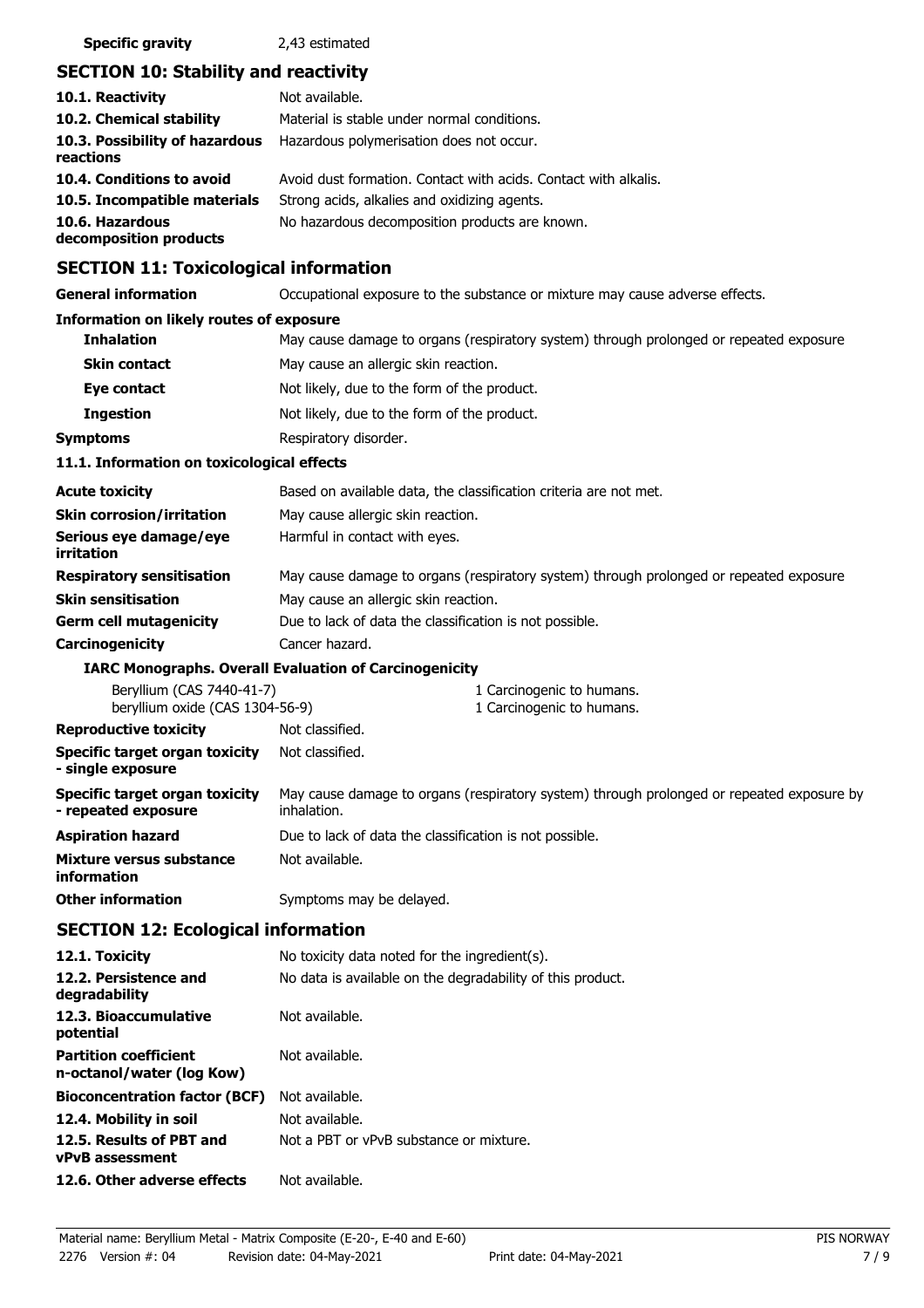## **SECTION 13: Disposal considerations**

## **13.1. Waste treatment methods**

| <b>Residual waste</b>                  | Empty containers or liners may retain some product residues. This material and its container must<br>be disposed of in a safe manner (see: Disposal instructions).                                                                        |
|----------------------------------------|-------------------------------------------------------------------------------------------------------------------------------------------------------------------------------------------------------------------------------------------|
| <b>Contaminated packaging</b>          | Empty containers should be taken to an approved waste handling site for recycling or disposal.<br>Since emptied containers may retain product residue, follow label warnings even after container is<br>emptied.                          |
| EU waste code                          | The Waste code should be assigned in discussion between the user, the producer and the waste<br>disposal company. Waste codes should be assigned by the user based on the application for which<br>the product was used.                  |
| <b>Disposal</b><br>methods/information | Material should be recycled if possible. Disposal recommendations are based on material as<br>supplied. Disposal must be in accordance with current applicable laws and regulations, and material<br>characteristics at time of disposal. |

## **SECTION 14: Transport information**

## **ADR**

14.1. - 14.6.: Not regulated as dangerous goods.

## **RID**

14.1. - 14.6.: Not regulated as dangerous goods.

## **ADN**

14.1. - 14.6.: Not regulated as dangerous goods.

## **IATA**

14.1. - 14.6.: Not regulated as dangerous goods.

## **IMDG**

14.1. - 14.6.: Not regulated as dangerous goods.

## **SECTION 15: Regulatory information**

## **15.1. Safety, health and environmental regulations/legislation specific for the substance or mixture**

## **EU regulations**

|             | Regulation (EC) No. 1005/2009 on substances that deplete the ozone layer, Annex I and II, as amended |  |
|-------------|------------------------------------------------------------------------------------------------------|--|
| Not listed. |                                                                                                      |  |

# **Regulation (EU) 2019/1021 On persistent organic pollutants (recast), as amended**

Not listed.

**Regulation (EU) No. 649/2012 concerning the export and import of dangerous chemicals, Annex I, Part 1 as amended**

Not listed.

**Regulation (EU) No. 649/2012 concerning the export and import of dangerous chemicals, Annex I, Part 2 as amended**

Not listed.

**Regulation (EU) No. 649/2012 concerning the export and import of dangerous chemicals, Annex I, Part 3 as amended**

Not listed.

**Regulation (EU) No. 649/2012 concerning the export and import of dangerous chemicals, Annex V as amended** Not listed.

**Regulation (EC) No. 166/2006 Annex II Pollutant Release and Transfer Registry, as amended** Not listed.

**Regulation (EC) No. 1907/2006, REACH Article 59(10) Candidate List as currently published by ECHA** Not listed.

## **Authorisations**

**Regulation (EC) No. 1907/2006, REACH Annex XIV Substances subject to authorization, as amended** Not listed.

## **Restrictions on use**

## **Regulation (EC) No. 1907/2006, REACH Annex XVII Substances subject to restriction on marketing and use as amended**

Beryllium (CAS 7440-41-7) beryllium oxide (CAS 1304-56-9)

**Directive 2004/37/EC: on the protection of workers from the risks related to exposure to carcinogens and mutagens at work, as amended.**

Beryllium (CAS 7440-41-7)

beryllium oxide (CAS 1304-56-9)